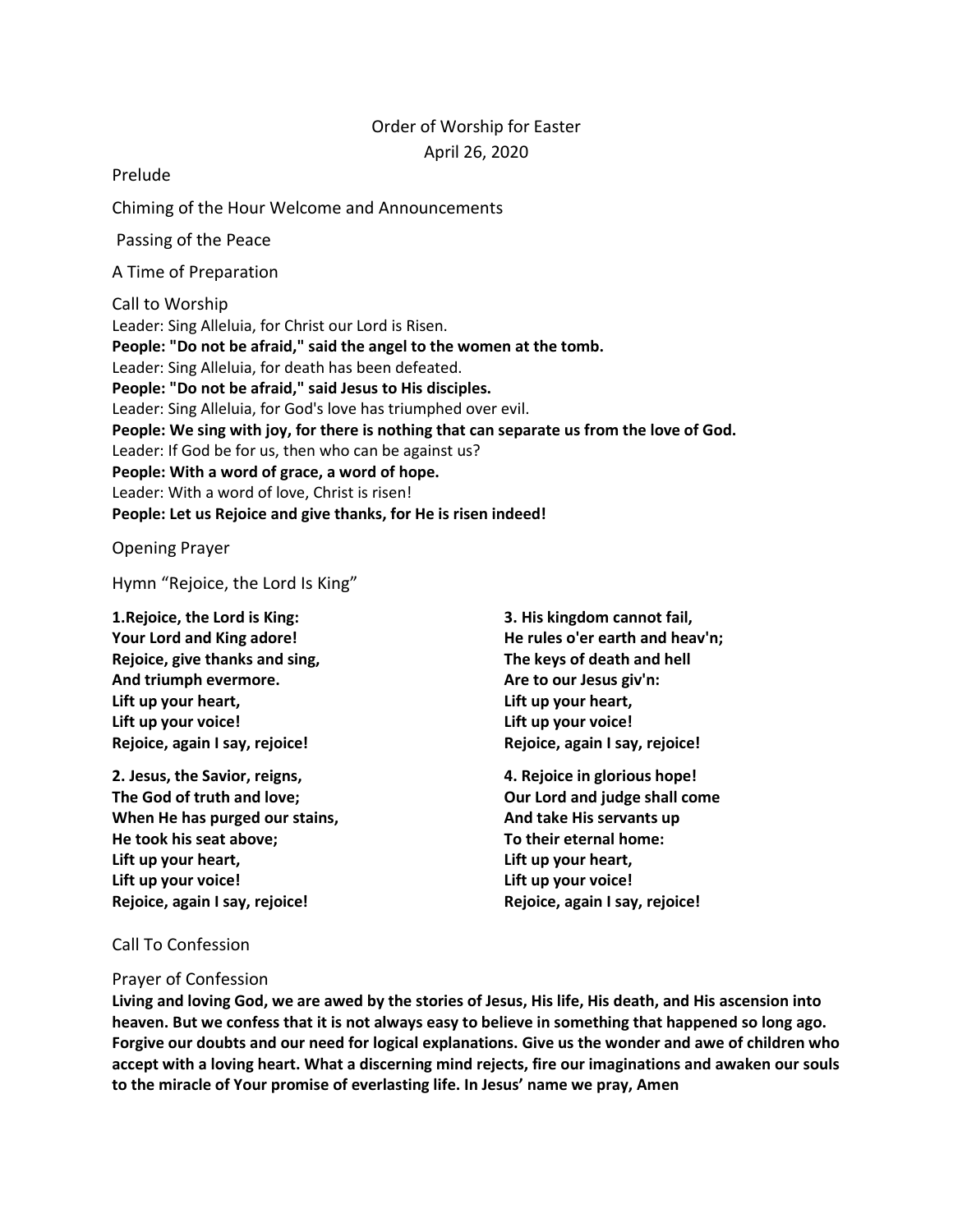## Assurance of Pardon

## Gloria Patri

**Glory be to the Father, and to the Son, and to the Holy Ghost. As it was in the beginning, It is now and ever shall be, World without end. Amen**

Prayers of the People

## The Lord's Prayer

**Our Father, who art in heaven, hallowed be thy name, thy kingdom come, thy will be done, on earth as it is in heaven. Give us this day our daily bread; and forgive us our debts, as we forgive our debtors; and lead us not into temptation, but deliver us from evil. For thine is the kingdom, and the power, and the glory, forever. Amen.**

## Anthem

## Scripture

## Matthew 28:5-10

5 But the angel said to the women, "Do not be afraid; I know that you are looking for Jesus who was crucified. 6 He is not here; for he has been raised, as he said. Come, see the place where he lay. 7 Then go quickly and tell his disciples, 'He has been raised from the dead, and indeed he is going ahead of you to Galilee; there you will see him.' This is my message for you." 8 So they left the tomb quickly with fear and great joy, and ran to tell his disciples. 9 Suddenly Jesus met them and said, "Greetings!" And they came to him, took hold of his feet, and worshiped him. 10 Then Jesus said to them, "Do not be afraid; go and tell my brothers to go to Galilee; there they will see me."

#### Luke 24:36-39

36 While they were talking about this, Jesus himself stood among them and said to them, "Peace be with you." 37 They were startled and terrified, and thought that they were seeing a ghost. 38 He said to them, "Why are you frightened, and why do doubts arise in your hearts? 39 Look at my hands and my feet; see that it is I myself. Touch me and see; for a ghost does not have flesh and bones as you see that I have."

#### John 21:15-19

15 When they had finished breakfast, Jesus said to Simon Peter, "Simon son of John, do you love me more than these?" He said to him, "Yes, Lord; you know that I love you." Jesus said to him, "Feed my lambs." 16 A second time he said to him, "Simon son of John, do you love me?" He said to him, "Yes, Lord; you know that I love you." Jesus said to him, "Tend my sheep." 17 He said to him the third time, "Simon son of John, do you love me?" Peter felt hurt because he said to him the third time, "Do you love me?" And he said to him, "Lord, you know everything; you know that I love you." Jesus said to him, "Feed my sheep. 18Very truly, I tell you, when you were younger, you used to fasten your own belt and to go wherever you wished. But when you grow old, you will stretch out your hands, and someone else will fasten a belt around you and take you where you do not wish to go." 19 (He said this to indicate the kind of death by which he would glorify God.) After this he said to him, "Follow me."

#### Matthew 28:16-20

16 Now the eleven disciples went to Galilee, to the mountain to which Jesus had directed them. 17 When they saw him, they worshiped him; but some doubted. 18And Jesus came and said to them, "All authority in heaven and on earth has been given to me. 19Go therefore and make disciples of all nations, baptizing them in the name of the Father and of the Son and of the Holy Spirit, 20and teaching them to obey everything that I have commanded you. And remember, I am with you always, to the end of the age."

Sermon "Easter's Over, Now What?"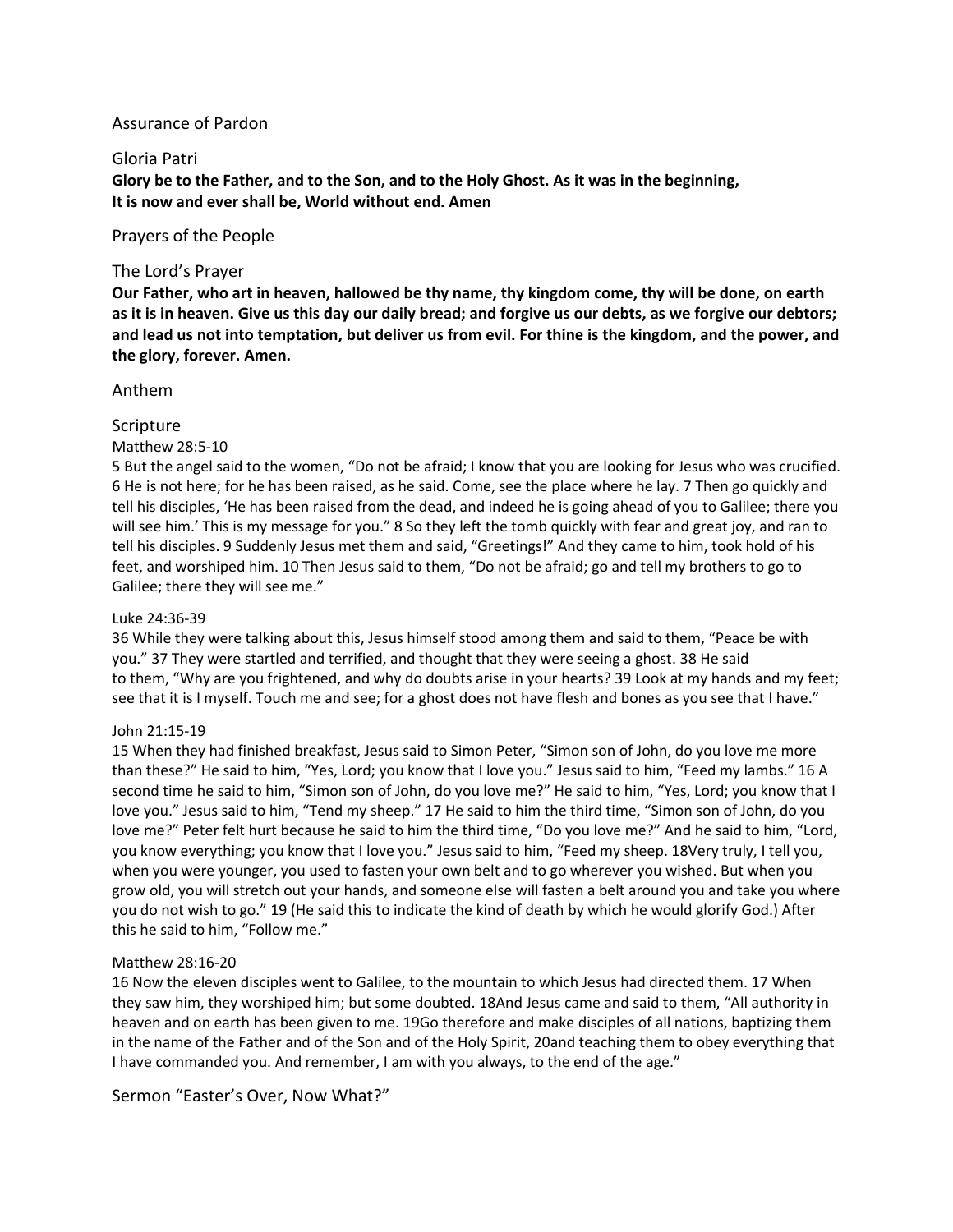## Affirmation of Faith—Apostles' Creed (unison)

**I believe in God, the Father almighty, creator of heaven and earth. I believe in Jesus Christ, his only Son, our Lord. He was conceived by the power of the Holy Spirit and born of the virgin Mary. He suffered under Pontius Pilate, was crucified, died, and was buried. He descended to the dead. On the third day he rose again. He ascended into heaven, and is seated at the right hand of the Father. He will come again to judge the living and the dead. I believe in the Holy Spirit, the holy catholic Church, the communion of the saints, the forgiveness of sins, the resurrection of the body, and the life everlasting. Amen.**

## Hymn "He Lives"

**1.I serve a risen Savior, He's in the world today; I know that He is living, whatever men may say. I see His hand of mercy, I hear His voice of cheer, And just the time I need Him, He's always near.**

## *Refrain*

**He Lives (He lives), He lives (He lives)! Christ Jesus lives today! He walks with me and talks with me along life's narrow way. He lives (He lives), He lives (He lives), salvation to impart! You ask me how I know He lives? He lives within my heart!**

**2.In all the world around me I see His loving care; And tho' my heart grows weary, I never will despair. I know that He is leading thro' all the stormy blast; The day of His appearing will come at last.**

## *Refrain*

**He Lives (He lives), He lives (He lives)! Christ Jesus lives today! He walks with me and talks with me along life's narrow way. He lives (He lives), He lives (He lives), salvation to impart! You ask me how I know He lives? He lives within my heart!**

**3.Rejoice, rejoice, O Christian, lift up your voice and sing. Eternal hallelujahs to Jesus Christ, the King! The hope of all who seek Him, the Help of all who find, None other is so loving, so good and kind.**

## *Refrain*

**He Lives (He lives), He lives (He lives)! Christ Jesus lives today! He walks with me and talks with me along life's narrow way. He lives (He lives), He lives (He lives), salvation to impart! You ask me how I know He lives? He lives within my heart!**

# Presentations of Tithes and Offerings

## Doxology

**Praise God from whom all blessings flow; Praise Him, all creatures here below. Praise Him above, ye heavenly host; Praise Father, Son, and Holy Ghost. Amen**

## Prayer of Dedication

## Hymn "Alleluia! Alleluia!"

**1. Alleluia! Alleluia! Hearts to heav'n and voices raise; sing to God a hymn of gladness, sing to God a hymn of praise: he who on the cross a victim for the world's salvation bled, Jesus Christ, the King of Glory, now is risen from the dead.**

**2 Now the iron bars are broken, Christ from death to life is born; Glorious life, and life immortal, on this resurrection morn. Christ has triumphed, and we conquer by His mighty enterprise; We with Him to life eternal By His resurrection rise.**